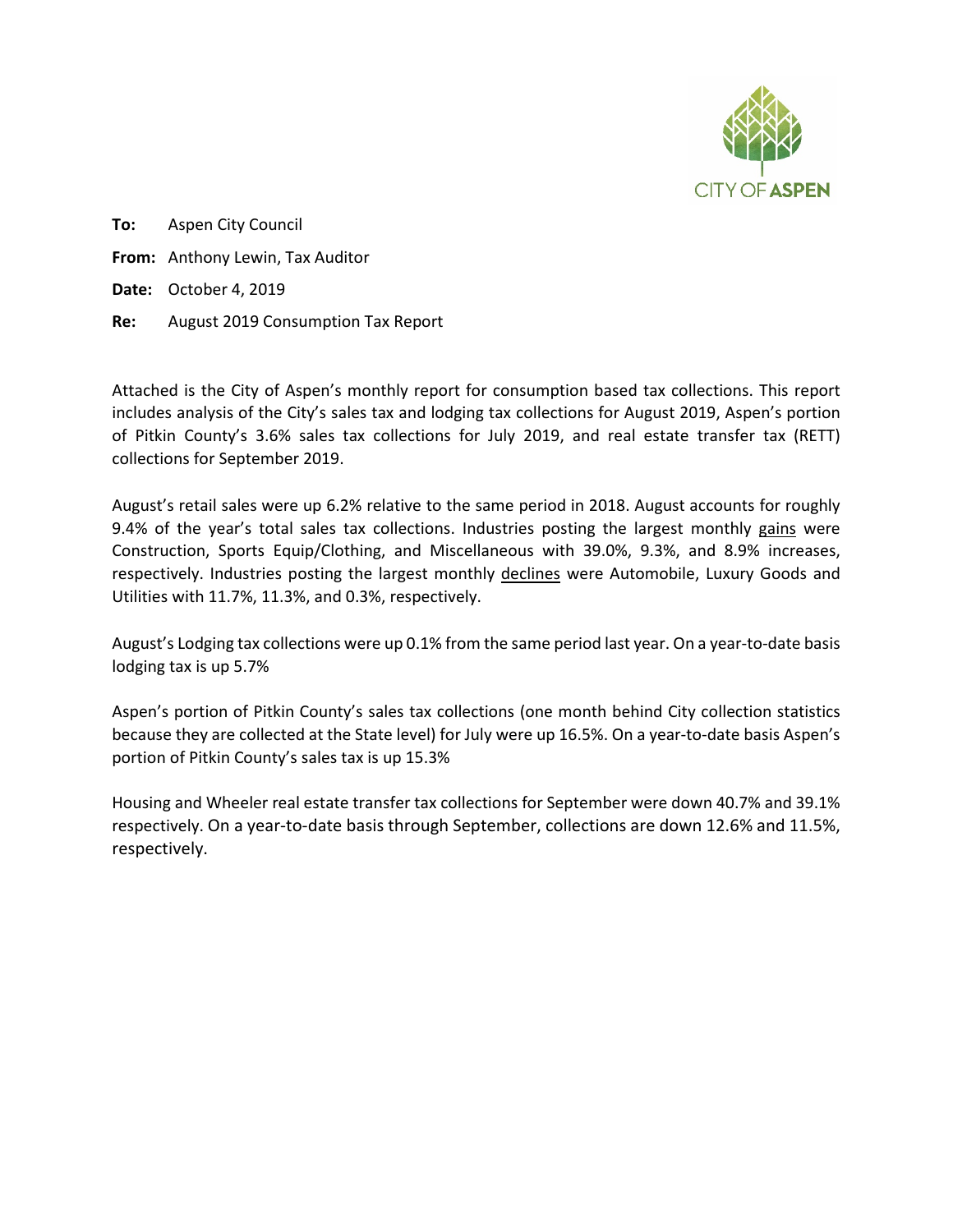#### **City of Aspen Retail Sales by Industry August 2019**



**August Monthly Retail Sales**

|                       |                             | <b>Businesses</b> | % Change Prior | % Monthly           |
|-----------------------|-----------------------------|-------------------|----------------|---------------------|
| Category              | <b>Monthly Retail Sales</b> | Reporting         | Year           | <b>Retail Sales</b> |
| Accommodations        | \$19,843,402                | 70                | 5.6%           | 26.9%               |
| Restaurants & Bars    | \$15,925,261                | 71                | 5.6%           | 21.6%               |
| Sports Equip/Clothing | \$3,520,496                 | 38                | 9.3%           | 4.8%                |
| Clothing              | \$7,351,098                 | 82                | 8.2%           | 10.0%               |
| Food & Drug           | \$5,895,215                 | 38                | 2.7%           | 8.0%                |
| Liquor                | \$1,140,188                 | 9                 | 8.6%           | 1.5%                |
| Miscellaneous         | \$5,944,705                 | 295               | 8.9%           | 8.1%                |
| Construction          | \$5,085,537                 | 111               | 39.0%          | 6.9%                |
| Luxury Goods          | \$3,076,369                 | 79                | (11.3%)        | 4.2%                |
| <b>Utilities</b>      | \$2,911,987                 | 75                | (0.3%)         | 3.9%                |
| Automobile            | \$1,800,323                 | $\mathbf{1}$      | (11.7%)        | 2.4%                |
| Marijuana             | \$1,288,375                 | 8                 | 1.1%           | 1.7%                |
| Total                 | \$73.782.956                | 877               | 6.2%           | 100.0%              |

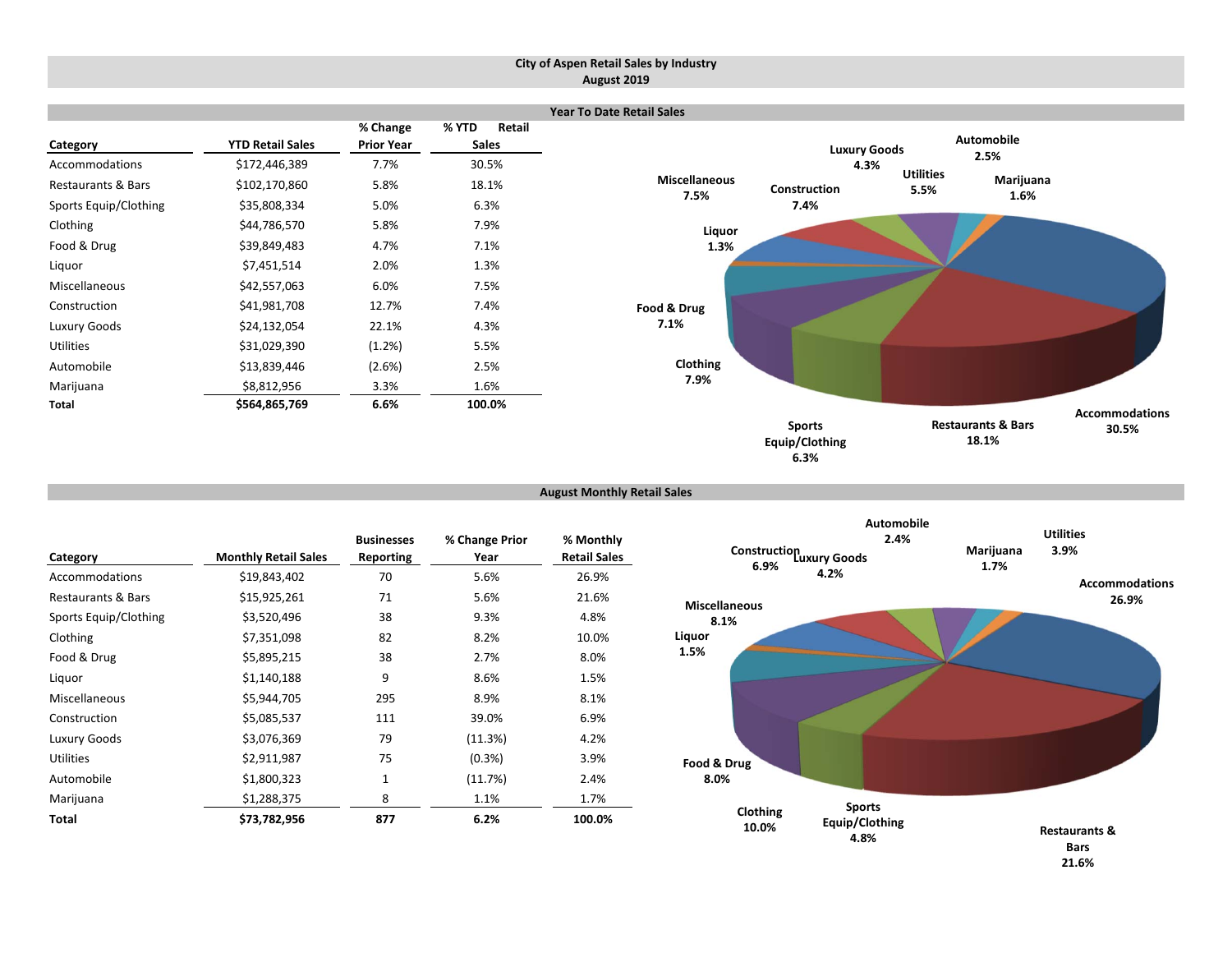# **City of Aspen Sales and Lodging Tax August 2019**

|                                                     |                  | <b>Year To Date Tax Collections</b> |                                           |                                                                     |
|-----------------------------------------------------|------------------|-------------------------------------|-------------------------------------------|---------------------------------------------------------------------|
|                                                     | <b>YTD Taxes</b> | % YTD                               |                                           | 1.0% Sales Tax: Parks &                                             |
| Tax Type                                            | <b>Collected</b> | <b>Taxes</b>                        | 2.0% Lodging Tax: Tourist<br>Promotion/   | Open Space                                                          |
| 1.0% Sales Tax: Parks & Open Space                  | \$5,661,322      | 38.4%                               |                                           |                                                                     |
| 0.5% Sales Tax: Parks & Open Space                  | \$2,829,982      | 19.2%                               | 19.4%                                     |                                                                     |
| 0.15% Sales Tax: Transportation                     | \$849,133        | 5.8%                                |                                           |                                                                     |
| 0.45% Sales Tax: Affordable Housing/ Childcare      | \$2,547,391      | 17.3%                               |                                           |                                                                     |
| 2.0% Lodging Tax: Tourist Promotion/ Transportation | \$2,861,506      | 19.4%                               | 0.45% Sales Tax:                          | 0.5% Sales Tax: Parks                                               |
| <b>Total</b>                                        | \$14,749,335     | 100%                                | Affordable Housing/<br>Childcare<br>17.3% | 0.15% Sales Tax:<br>& Open Space<br>Transportation<br>19.2%<br>5.8% |

# **August Monthly Tax Collections**

| Tax Type                                            | <b>Monthly Taxes</b><br><b>Collected</b> | % Monthly<br><b>Taxes</b> | 2.0% Lodging Tax:                           | 1.0% Sales Tax: Parks &<br>Open Space<br>39.7%              |
|-----------------------------------------------------|------------------------------------------|---------------------------|---------------------------------------------|-------------------------------------------------------------|
| 1.0% Sales Tax: Parks & Open Space                  | \$746,782                                | 39.7%                     | <b>Tourist Promotion/</b><br>Transportation |                                                             |
| 0.5% Sales Tax: Parks & Open Space                  | \$373,302                                | 19.8%                     | 16.7%                                       |                                                             |
| 0.15% Sales Tax: Transportation                     | \$112,009                                | 5.9%                      |                                             |                                                             |
| 0.45% Sales Tax: Affordable Housing/ Childcare      | \$336,025                                | 17.8%                     |                                             |                                                             |
| 2.0% Lodging Tax: Tourist Promotion/ Transportation | \$315,315                                | 16.7%                     | 0.45% Sales Tax:                            | 0.5% Sales Tax: Parks                                       |
| <b>Total</b>                                        | \$1,883,433                              | 100%                      | Affordable Housing/<br>Childcare<br>17.8%   | & Open Space<br>0.15% Sales Tax:<br>19.8%<br>Transportation |

**5.9%**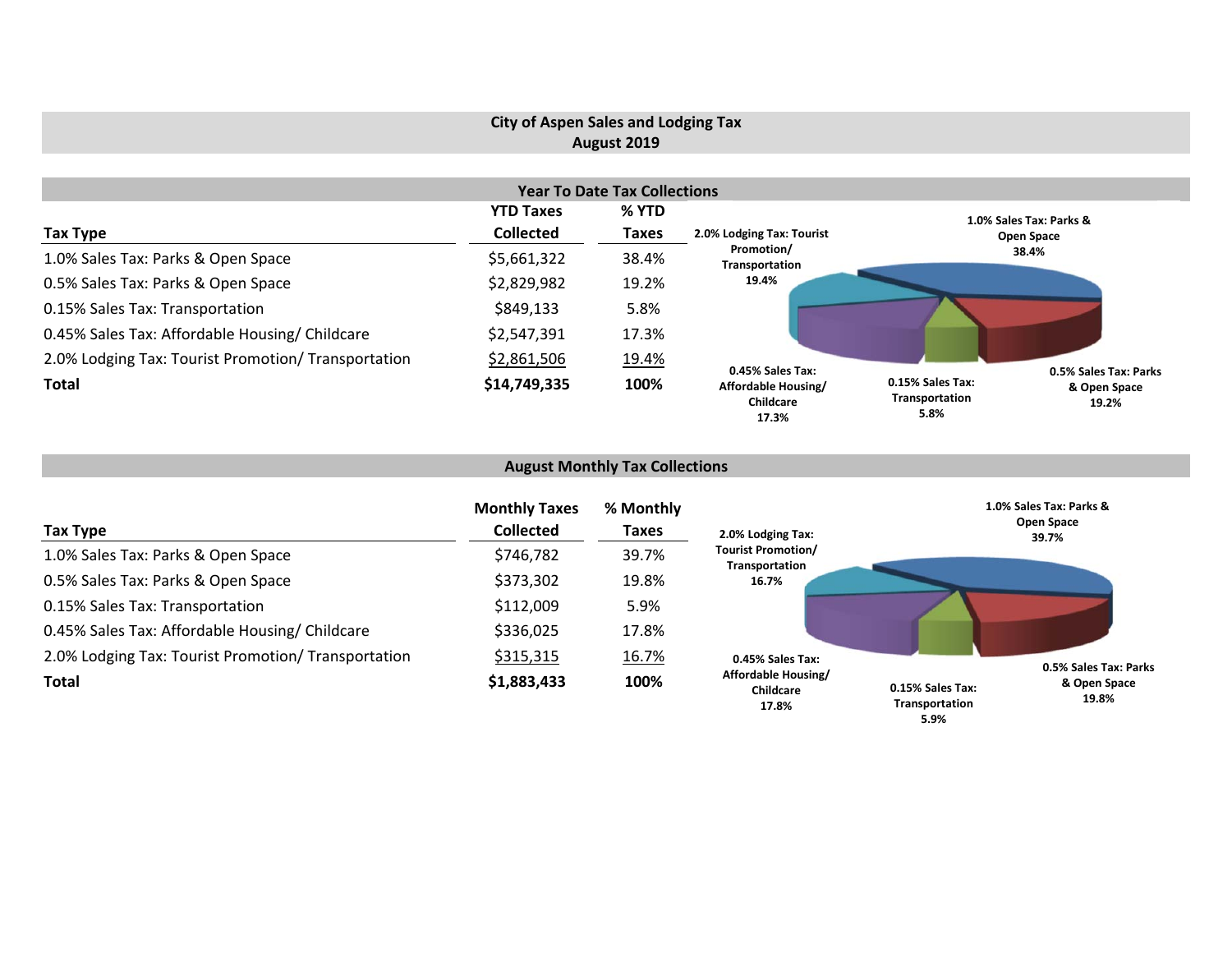#### **City of Aspen Sales Tax 2.1% August 2019**

| <b>Current Month Revenues are</b> | 10.7% | above last year's Monthly Revenues.             |
|-----------------------------------|-------|-------------------------------------------------|
| <b>Year To Date Revenues are</b>  | 5.6%  | above Year To Date Budgeted Revenues.           |
| <b>Year To Date Revenues are</b>  | 7.7%  | above last year's Actual Year To Date Revenues. |

|       |               | 2019 Monthly Budget vs. 2019 Actual |          |               | 2019 YTD Budget vs. 2019 Actual |          |              | 2019 vs. 2018 |                 |          |
|-------|---------------|-------------------------------------|----------|---------------|---------------------------------|----------|--------------|---------------|-----------------|----------|
| Month | <b>Budget</b> | Actual                              | Variance | <b>Budget</b> | Actual                          | Variance | 2018 Monthly | Variance      | <b>2018 YTD</b> | Variance |
| Jan   | \$1,833,300   | \$1,862,971                         | 1.6%     | \$1,833,300   | \$1,862,971                     | 1.6%     | \$1,791,890  | 4.0%          | \$1,791,890     | 4.0%     |
| Feb   | \$1,657,500   | \$1,737,770                         | 4.8%     | \$3,490,800   | \$3,600,741                     | 3.1%     | \$1,680,884  | 3.4%          | \$3,472,774     | 3.7%     |
| Mar   | \$1,896,300   | \$2,010,993                         | 6.0%     | \$5,387,100   | \$5,611,734                     | 4.2%     | \$1,796,680  | 11.9%         | \$5,269,454     | 6.5%     |
| Apr   | \$668,800     | \$757,958                           | 13.3%    | \$6,055,900   | \$6,369,692                     | 5.2%     | \$671,525    | 12.9%         | \$5,940,979     | 7.2%     |
| May   | \$558,000     | \$646,709                           | 15.9%    | \$6,613,900   | \$7,016,401                     | 6.1%     | \$565,343    | 14.4%         | \$6,506,322     | 7.8%     |
| June  | \$1,361,400   | \$1,382,830                         | 1.6%     | \$7,975,300   | \$8,399,231                     | 5.3%     | \$1,358,227  | 1.8%          | \$7,864,548     | 6.8%     |
| July  | \$1,761,200   | \$1,920,481                         | 9.0%     | \$9,736,500   | \$10,319,712                    | 6.0%     | \$1,752,198  | 9.6%          | \$9,616,746     | 7.3%     |
| Aug   | \$1,515,600   | \$1,568,118                         | 3.5%     | \$11,252,100  | \$11,887,829                    | 5.6%     | \$1,417,142  | 10.7%         | \$11,033,889    | 7.7%     |
| Sept  | \$1,238,100   |                                     |          | \$12,490,200  |                                 |          | \$1,240,888  |               | \$12,274,777    |          |
| Oct   | \$744,100     |                                     |          | \$13,234,300  |                                 |          | \$700,233    |               | \$12,975,009    |          |
| Nov   | \$644,900     |                                     |          | \$13,879,200  |                                 |          | \$623,611    |               | \$13,598,621    |          |
| Dec   | \$2,453,000   |                                     |          | \$16,332,200  |                                 |          | \$2,250,872  |               | \$15,849,493    |          |



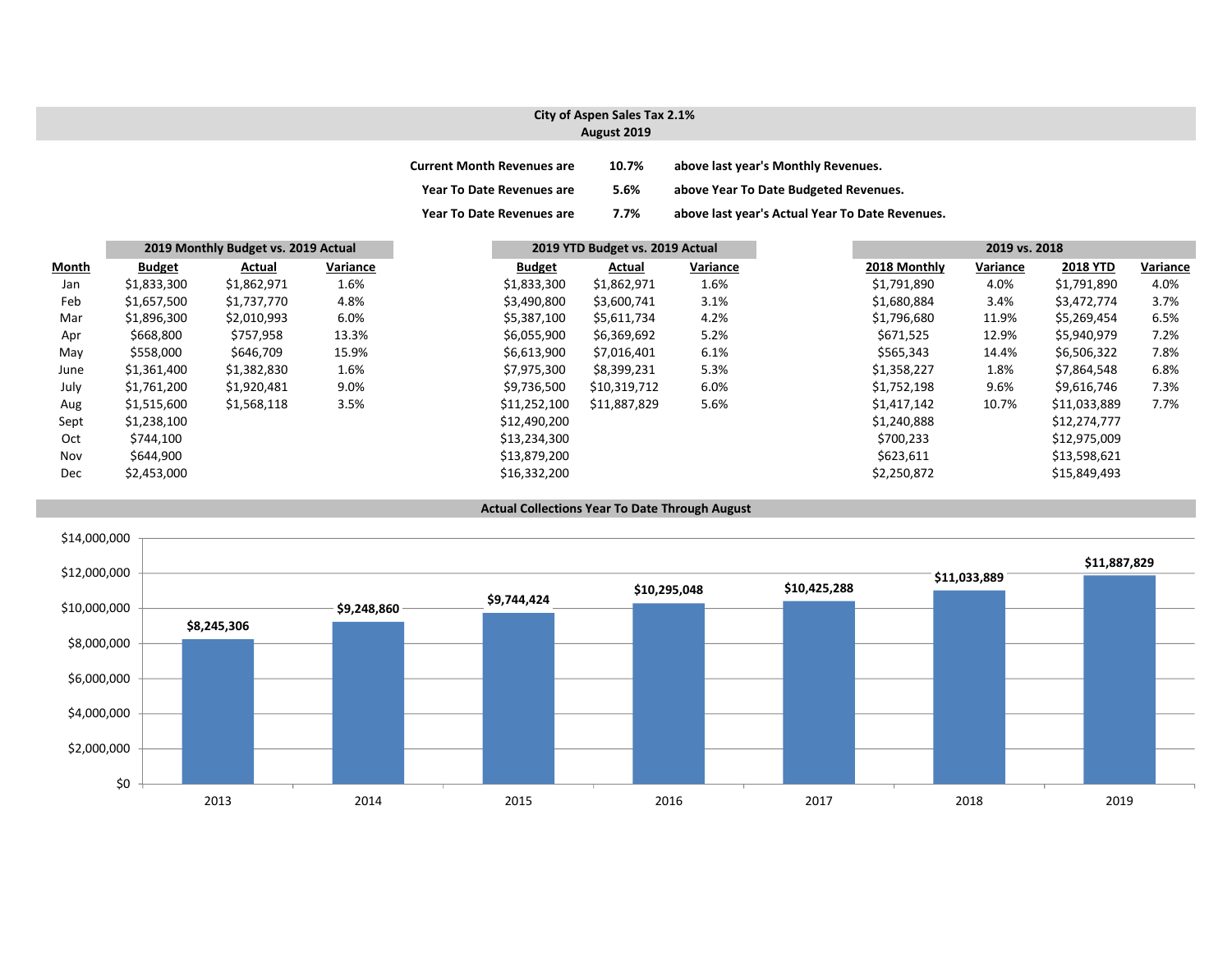## **City of Aspen Tourist Promotion 1.5% Lodging Tax (0.5% Rate for 2010 and Prior) August 2019**

| <b>Current Month Revenues are</b> | 0.1% | above last year's Monthly Revenues.             |
|-----------------------------------|------|-------------------------------------------------|
| <b>Year To Date Revenues are</b>  | 2.2% | above Year To Date Budgeted Revenues.           |
| <b>Year To Date Revenues are</b>  | 5.7% | above last year's Actual Year To Date Revenues. |

|       |               | 2019 Monthly Budget vs. 2019 Actual |           | 2019 YTD Budget vs. 2019 Actual |             | 2019 vs. 2018 |              |           |                 |          |
|-------|---------------|-------------------------------------|-----------|---------------------------------|-------------|---------------|--------------|-----------|-----------------|----------|
| Month | <b>Budget</b> | Actual                              | Variance  | <b>Budget</b>                   | Actual      | Variance      | 2018 Monthly | Variance  | <b>2018 YTD</b> | Variance |
| Jan   | \$412,500     | \$435,183                           | 5.5%      | \$412,500                       | \$435,183   | 5.5%          | \$410,858    | 5.9%      | \$410,858       | 5.9%     |
| Feb   | \$390,000     | \$386,172                           | $(1.0\%)$ | \$802,500                       | \$821,355   | 2.3%          | \$363,636    | 6.2%      | \$774,494       | 6.1%     |
| Mar   | \$420,000     | \$441,407                           | 5.1%      | \$1,222,500                     | \$1,262,762 | 3.3%          | \$384,859    | 14.7%     | \$1,159,354     | 8.9%     |
| Apr   | \$60,000      | \$72,042                            | 20.1%     | \$1,282,500                     | \$1,334,804 | 4.1%          | \$62,085     | 16.0%     | \$1,221,438     | 9.3%     |
| May   | \$45,000      | \$55,183                            | 22.6%     | \$1,327,500                     | \$1,389,987 | 4.7%          | \$56,234     | $(1.9\%)$ | \$1,277,672     | 8.8%     |
| June  | \$217,500     | \$207,585                           | $(4.6\%)$ | \$1,545,000                     | \$1,597,572 | 3.4%          | \$211,315    | (1.8%)    | \$1,488,987     | 7.3%     |
| July  | \$300,000     | \$312,072                           | 4.0%      | \$1,845,000                     | \$1,909,644 | 3.5%          | \$305,931    | 2.0%      | \$1,794,918     | 6.4%     |
| Aug   | \$255,000     | \$236,486                           | (7.3%)    | \$2,100,000                     | \$2,146,131 | 2.2%          | \$236,256    | $0.1\%$   | \$2,031,175     | 5.7%     |
| Sept  | \$157,500     |                                     |           | \$2,257,500                     |             |               | \$162,465    |           | \$2,193,640     |          |
| Oct   | \$82,500      |                                     |           | \$2,340,000                     |             |               | \$69,556     |           | \$2,263,197     |          |
| Nov   | \$60,000      |                                     |           | \$2,400,000                     |             |               | \$62,907     |           | \$2,326,104     |          |
| Dec   | \$490,500     |                                     |           | \$2,890,500                     |             |               | \$440,111    |           | \$2,766,215     |          |

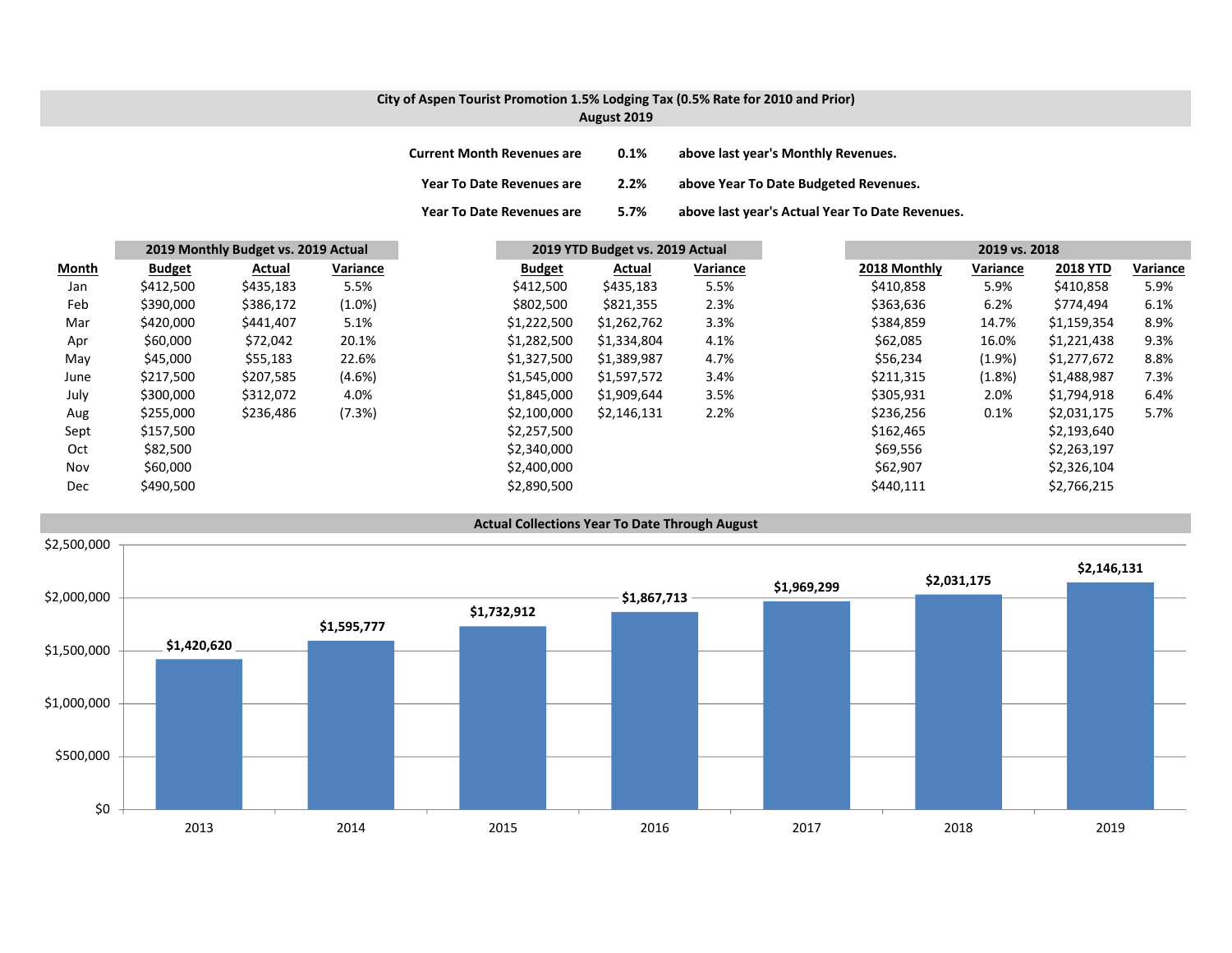## **City of Aspen Transportation 0.5% Lodging Tax August 2019**

| <b>Current Month Revenues are</b> | 0.1% | above last year's Monthly Revenues.             |
|-----------------------------------|------|-------------------------------------------------|
| <b>Year To Date Revenues are</b>  | 2.2% | above Year To Date Budgeted Revenues.           |
| <b>Year To Date Revenues are</b>  | 5.7% | above last year's Actual Year To Date Revenues. |

|              |               | 2019 Monthly Budget vs. 2019 Actual |           | 2019 YTD Budget vs. 2019 Actual |           |          | 2019 vs. 2018 |              |          |                 |          |
|--------------|---------------|-------------------------------------|-----------|---------------------------------|-----------|----------|---------------|--------------|----------|-----------------|----------|
| <b>Month</b> | <b>Budget</b> | Actual                              | Variance  | <b>Budget</b>                   | Actual    | Variance |               | 2018 Monthly | Variance | <b>2018 YTD</b> | Variance |
| Jan          | \$137,500     | \$145,061                           | 5.5%      | \$137,500                       | \$145,061 | 5.5%     |               | \$136,952    | 5.9%     | \$136,952       | 5.9%     |
| Feb          | \$130,000     | \$128,724                           | $(1.0\%)$ | \$267,500                       | \$273,785 | 2.3%     |               | \$121,212    | 6.2%     | \$258,164       | 6.1%     |
| Mar          | \$140,000     | \$147,136                           | 5.1%      | \$407,500                       | \$420,920 | 3.3%     |               | \$128,286    | 14.7%    | \$386,451       | 8.9%     |
| Apr          | \$20,000      | \$24,014                            | 20.1%     | \$427,500                       | \$444,934 | 4.1%     |               | \$20,695     | 16.0%    | \$407,145       | 9.3%     |
| May          | \$15,000      | \$18,394                            | 22.6%     | \$442,500                       | \$463,328 | 4.7%     |               | \$18,744     | (1.9%    | \$425,890       | 8.8%     |
| June         | \$72,500      | \$69,195                            | $(4.6\%)$ | \$515,000                       | \$532,523 | 3.4%     |               | \$70,438     | (1.8%)   | \$496,328       | 7.3%     |
| July         | \$100,000     | \$104,024                           | 4.0%      | \$615,000                       | \$636,547 | 3.5%     |               | \$101,977    | 2.0%     | \$598,305       | 6.4%     |
| Aug          | \$85,000      | \$78,829                            | (7.3%)    | \$700,000                       | \$715,376 | 2.2%     |               | \$78,752     | 0.1%     | \$677,057       | 5.7%     |
| Sept         | \$52,500      |                                     |           | \$752,500                       |           |          |               | \$54,155     |          | \$731,212       |          |
| Oct          | \$27,500      |                                     |           | \$780,000                       |           |          |               | \$23,185     |          | \$754,397       |          |
| Nov          | \$20,000      |                                     |           | \$800,000                       |           |          |               | \$20,969     |          | \$775,366       |          |
| Dec          | \$163,500     |                                     |           | \$963,500                       |           |          |               | \$146,704    |          | \$922,069       |          |

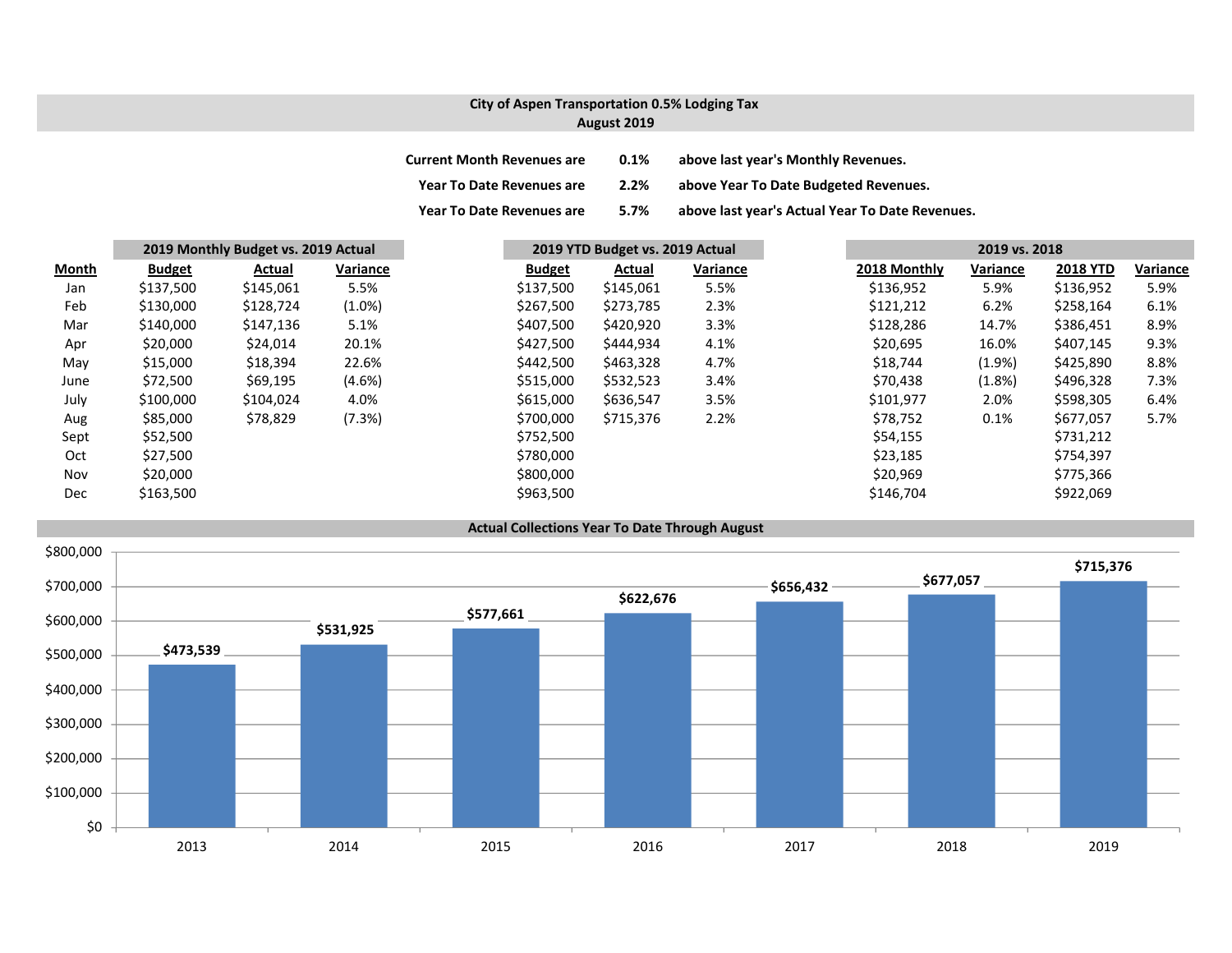## **City of Aspen Portion of Pitkin County 3.6% Sales Tax July 2019**

| <b>Current Month Revenues are</b> | 16.5% | above last year's Monthly Revenues.             |
|-----------------------------------|-------|-------------------------------------------------|
| <b>Year To Date Revenues are</b>  | 14.7% | above Year To Date Budgeted Revenues.           |
| <b>Year To Date Revenues are</b>  | 15.3% | above last year's Actual Year To Date Revenues. |

|       |               | 2019 Monthly Budget vs. 2019 Actual |           |               | 2019 YTD Budget vs. 2019 Actual |          |              | 2019 vs. 2018 |                 |          |
|-------|---------------|-------------------------------------|-----------|---------------|---------------------------------|----------|--------------|---------------|-----------------|----------|
| Month | <b>Budget</b> | Actual                              | Variance  | <b>Budget</b> | Actual                          | Variance | 2018 Monthly | Variance      | <b>2018 YTD</b> | Variance |
| Jan   | \$1,250,000   | \$1,332,368                         | 6.6%      | \$1,250,000   | \$1,332,368                     | 6.6%     | \$1,220,153  | 9.2%          | \$1,220,153     | 9.2%     |
| Feb   | \$1,197,000   | \$1,195,264                         | $(0.1\%)$ | \$2,447,000   | \$2,527,633                     | 3.3%     | \$1,148,144  | 4.1%          | \$2,368,297     | 6.7%     |
| Mar   | \$1,113,000   | \$1,460,126                         | 31.2%     | \$3,560,000   | \$3,987,758                     | 12.0%    | \$1,163,211  | 25.5%         | \$3,531,508     | 12.9%    |
| Apr   | \$530,000     | \$543,209                           | 2.5%      | \$4,090,000   | \$4,530,968                     | 10.8%    | \$434,940    | 24.9%         | \$3,966,448     | 14.2%    |
| May   | \$326,000     | \$423,901                           | 30.0%     | \$4,416,000   | \$4,954,869                     | 12.2%    | \$357,579    | 18.5%         | \$4,324,027     | 14.6%    |
| June  | \$720,000     | \$867,745                           | 20.5%     | \$5,136,000   | \$5,822,613                     | 13.4%    | \$739,053    | 17.4%         | \$5,063,081     | 15.0%    |
| July  | \$941,000     | \$1,149,462                         | 22.2%     | \$6,077,000   | \$6,972,075                     | 14.7%    | \$986,284    | 16.5%         | \$6,049,364     | 15.3%    |
| Aug   | \$921,000     |                                     |           | \$6,998,000   |                                 |          | \$825,032    |               | \$6,874,396     |          |
| Sept  | \$669,000     |                                     |           | \$7,667,000   |                                 |          | \$719,959    |               | \$7,594,355     |          |
| Oct   | \$420,000     |                                     |           | \$8,087,000   |                                 |          | \$448,290    |               | \$8,042,645     |          |
| Nov   | \$383,000     |                                     |           | \$8,470,000   |                                 |          | \$434,814    |               | \$8,477,459     |          |
| Dec   | \$1,369,000   |                                     |           | \$9,839,000   |                                 |          | \$1,315,025  |               | \$9,792,485     |          |



**Actual Collections Year To Date Through July**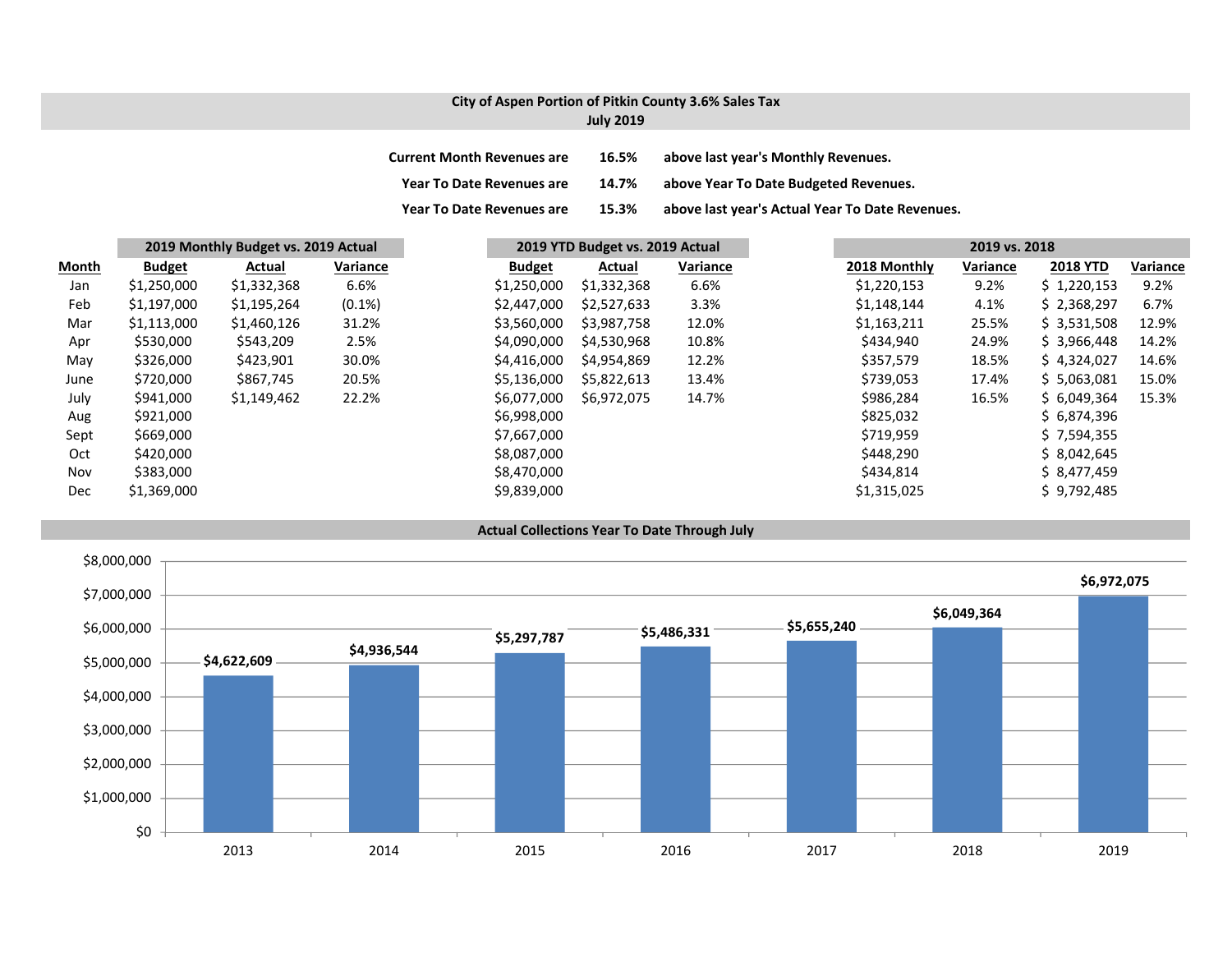#### **September 2019 Housing Real Estate Transfer Tax**

| <b>Current Month Revenues are</b> | (40.7%) | below last year's Monthly Revenues.             |
|-----------------------------------|---------|-------------------------------------------------|
| <b>Year To Date Revenues are</b>  | 11.0%   | above Year To Date Budgeted Revenues.           |
| <b>Year To Date Revenues are</b>  | (12.6%) | below last year's Actual Year To Date Revenues. |

|       | 2019 Monthly Budget vs. 2019 Actual |             |          |  | 2019 YTD Budget vs. 2019 Actual |             |          | 2019 vs. 2018 |          |                 |           |
|-------|-------------------------------------|-------------|----------|--|---------------------------------|-------------|----------|---------------|----------|-----------------|-----------|
| Month | <b>Budget</b>                       | Actual      | Variance |  | <b>Budget</b>                   | Actual      | Variance | 2018 Monthly  | Variance | <b>2018 YTD</b> | Variance  |
| Jan   | \$460,700                           | \$1,105,098 | 139.9%   |  | \$460,700                       | \$1,105,098 | 139.9%   | \$784,556     | 40.9%    | \$784,556       | 40.9%     |
| Feb   | \$480,600                           | \$204,130   | (57.5%)  |  | \$941,300                       | \$1,309,228 | 39.1%    | \$882,743     | (76.9%)  | \$1,667,298     | (21.5%)   |
| Mar   | \$472,900                           | \$892,017   | 88.6%    |  | \$1,414,200                     | \$2,201,245 | 55.7%    | \$684,897     | 30.2%    | \$2,352,196     | (6.4%)    |
| Apr   | \$687,900                           | \$551,428   | (19.8%)  |  | \$2,102,100                     | \$2,752,674 | 30.9%    | \$425,425     | 29.6%    | \$2,777,621     | $(0.9\%)$ |
| May   | \$634,300                           | \$813,639   | 28.3%    |  | \$2,736,400                     | \$3,566,313 | 30.3%    | \$1,030,447   | (21.0%)  | \$3,808,068     | (6.3%)    |
| June  | \$631,400                           | \$615,723   | (2.5%)   |  | \$3,367,800                     | \$4,182,036 | 24.2%    | \$721,175     | (14.6%)  | \$4,529,243     | (7.7%)    |
| July  | \$461,300                           | \$383,273   | (16.9%)  |  | \$3,829,100                     | \$4,565,308 | 19.2%    | \$434,725     | (11.8%)  | \$4,963,968     | $(8.0\%)$ |
| Aug   | \$621,000                           | \$639,178   | 2.9%     |  | \$4,450,100                     | \$5,204,486 | 17.0%    | \$606,463     | 5.4%     | \$5,570,431     | (6.6%)    |
| Sept  | \$874,800                           | \$703,645   | (19.6%)  |  | \$5,324,900                     | \$5,908,131 | 11.0%    | \$1,186,295   | (40.7%)  | \$6,756,726     | (12.6%)   |
| Oct   | \$742,800                           |             |          |  | \$6,067,700                     |             |          | \$620,101     |          | \$7,376,826     |           |
| Nov   | \$501,400                           |             |          |  | \$6,569,100                     |             |          | \$848,699     |          | \$8,225,525     |           |
| Dec   | \$610,900                           |             |          |  | \$7,180,000                     |             |          | \$671,236     |          | \$8,896,761     |           |